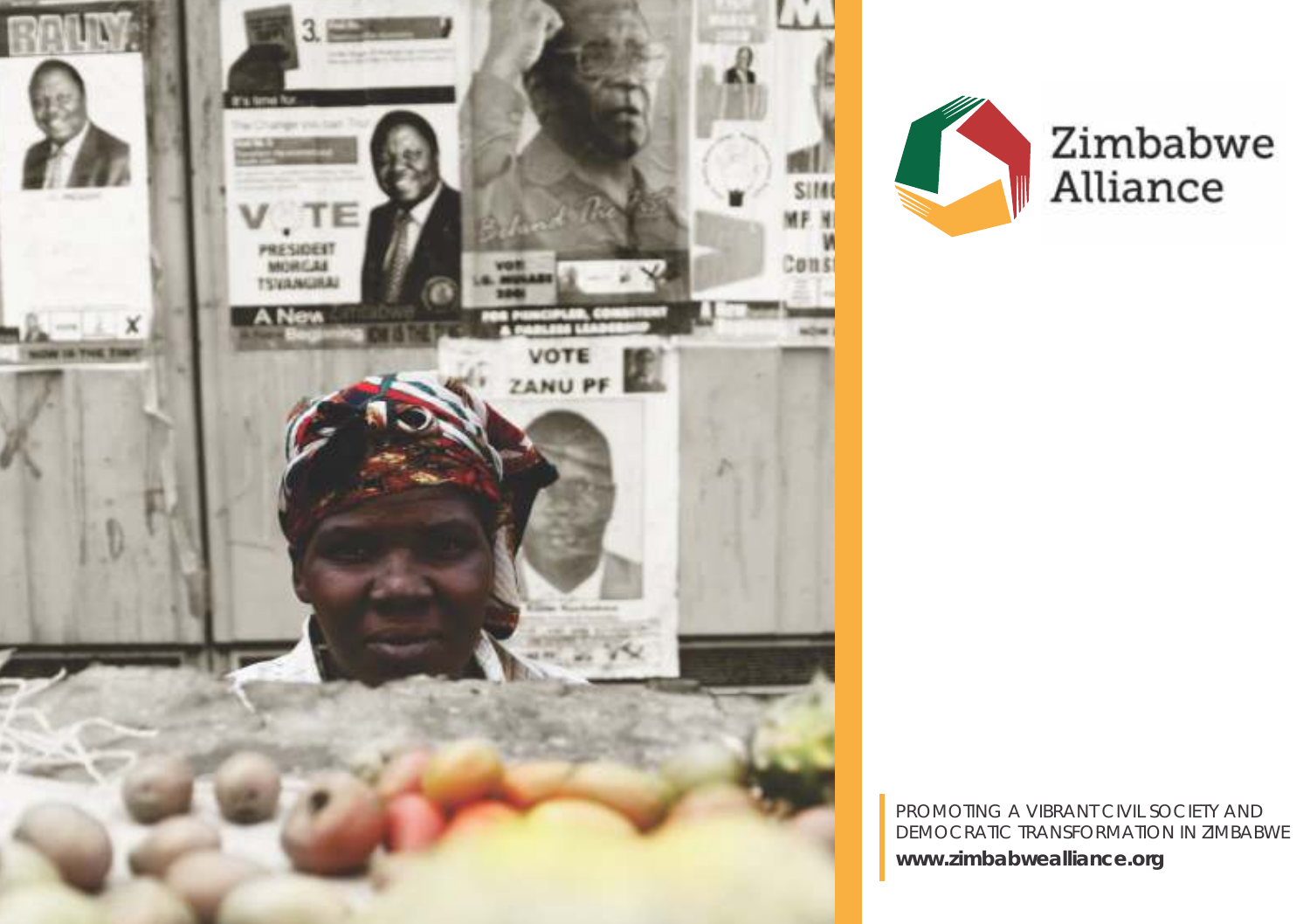

## **Introduction**

The Zimbabwe Alliance is a collaboration of likeminded donors dedicated to a vision of a democratic Zimbabwe. The Alliance works by supporting initiatives that strengthen civil society and promote democratic transformation.

#### We provide grants to support:

- Community organizing
- l Policy Development and Advocacy
- **Leadership and Activist Training**
- **Networking and Coalition Building**
- l Media and Communications Efforts

Throughout our work, we have an emphasis on funding grassroots groups and enhancing the strength and participation of women and youth.

Collaboration is a centrepiece to the Alliance's approach. We are a partnership of Trust Africa, the Schooner Foundation, International Development Exchange (IDEX) and the Wallace Global Fund, and we work to recruit new donors on an on-going basis.

Zimbabwe Alliance is a non-partisan entity and does not accept corporate funds.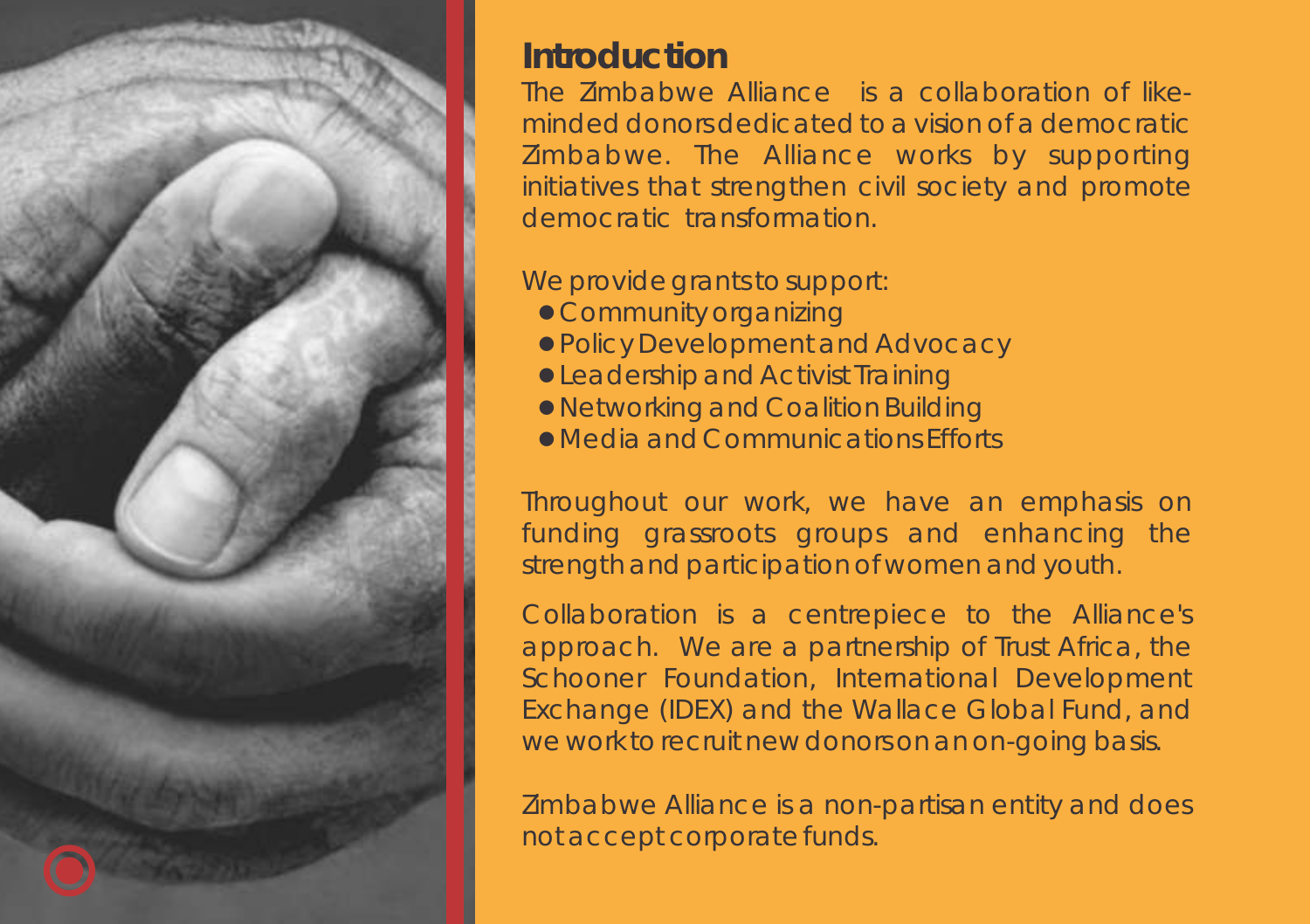# **Our Approach**

Ü**Grant making:** The Alliance engages in grantmaking, regranting and deploying Rapid Response Funds, which provide civil society actors with financial resources to seize key opportunities or respond to unforeseen threats in advancing human rights and democracy.

Ü**Capacity Building and Technical Assistance:** The Alliance will extend special grants or secure needed technical expertise to civil society organizations to address identified capacity needs.

**Convening: The Alliance convenes key stakeholders to discuss** pertinent issues, develop a shared understanding of the context, and explore opportunities for mutually reinforcing independent and collaborative action.

**CResearch: On occasion, the Alliance will support relevant** research to inform policy development and advocacy through grants and direct commissions.

### **Our Focus**

Ü**Constitutional and Legislative Reform:** The Alliance is engaged in grant-making to ensure that Zimbabwe's constitutional reform process produces a democratic constitution and that there is support for the necessary legislative reforms needed to expand democratic dialogue and participation in Zimbabwe.

Ü**Free and Fair Elections:** The Alliance is supporting grantees to secure the best possible conditions for free and fair elections in Zimbabwe. We believe that with the necessary support to civil society we can secure reforms and credible elections.

Ü**Public Accountability:** The Alliance is supporting local organizations to cultivate an engaged citizenry to hold government to be transparent and accountable to the needs of the people.